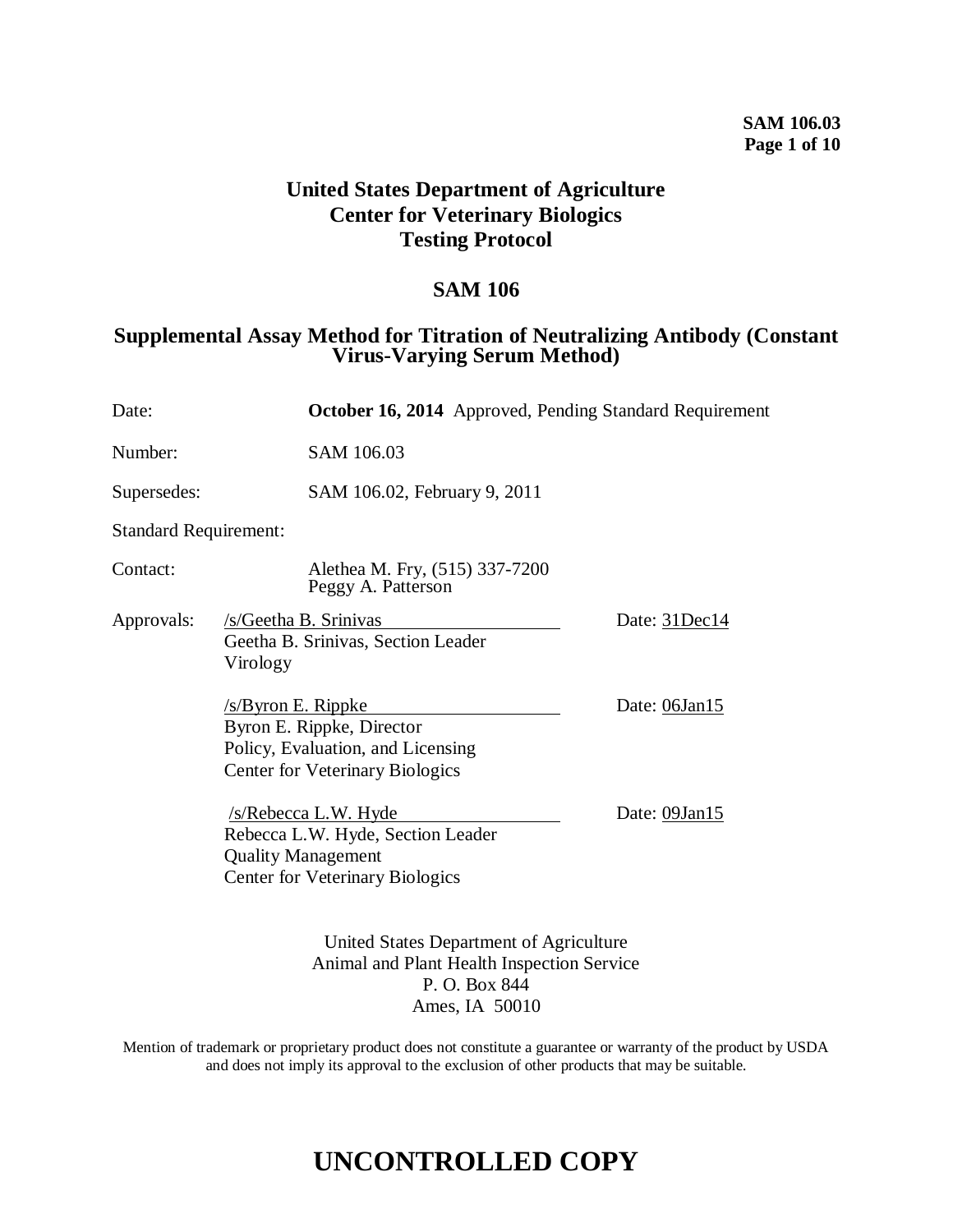**Table of Contents**

- **1. Introduction**
- **2. Materials**
	- **2.1 Cell cultures**
	- **2.2 Indicator viruses**
	- **2.3 Diluent**
	- **2.4 Test serums**
	- **2.5 Conjugate**
	- **2.6 Guinea pig red blood cells (RBCs) for the hemadsorption (HAd) test**
- **3. Preparation for the Test**
	- **3.1 Personnel qualifications/training**
	- **3.2 Preparation of reagents/control procedures**
	- **3.3 Preparation of the sample**
- **4. Performance of the Test**
- **5. Interpretation of the Test Results**
- **6. Report of Test Results**
- **7. References**
- **8. Summary of Revisions**

**Appendices**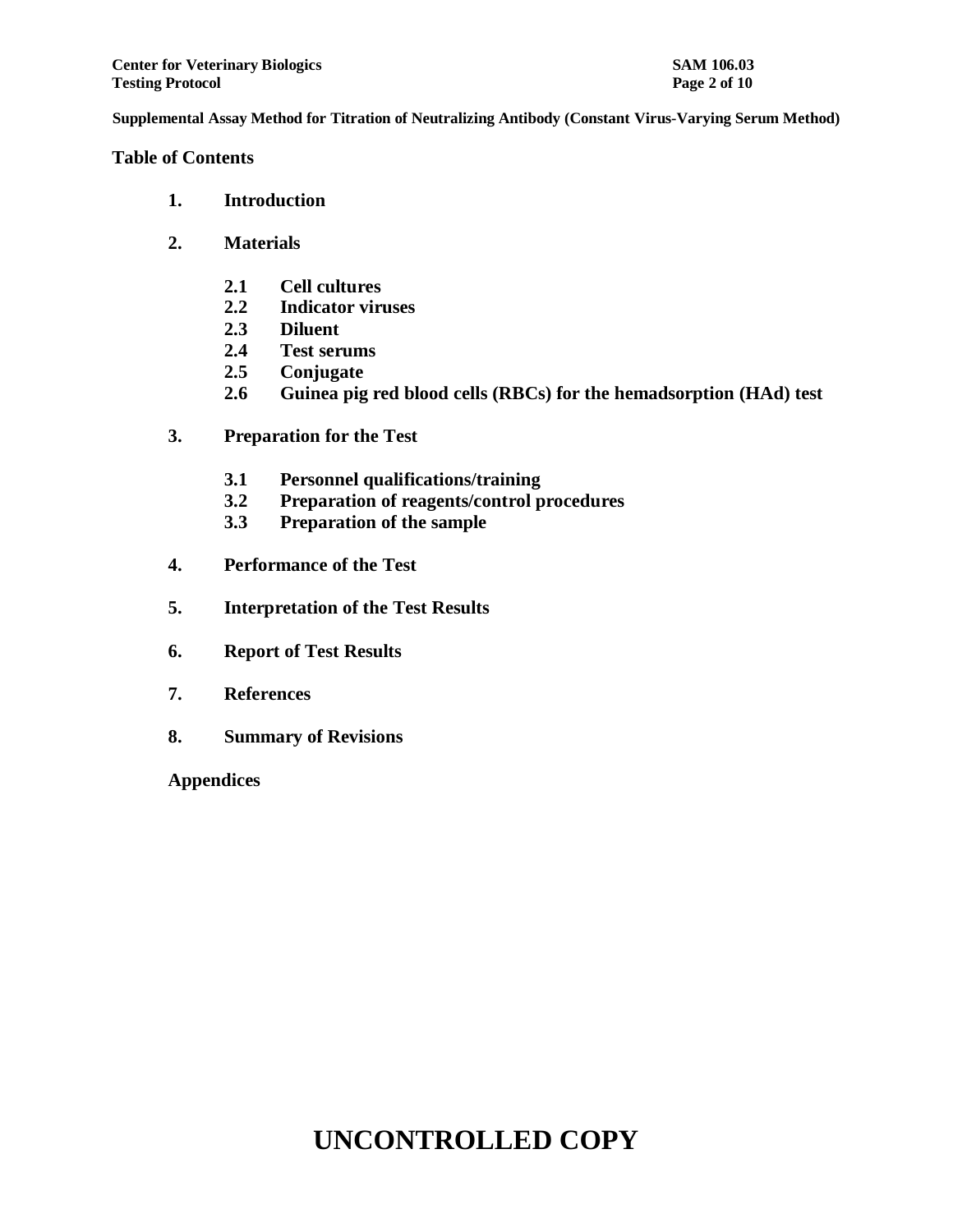#### **1. Introduction**

This Supplemental Assay Method (SAM) describes an *in vitro* assay method which employs a cell culture system for determining the antibody titer of serum against Bovine Rhinotracheitis (IBR), Bovine Virus Diarrhea (BVD), and Parainfluenza-3 ( $PI_3$ ) Viruses.

### **2. Materials**

### **2.1 Cell cultures**

Roller tubes (16 x 150-mm) containing monolayers of primary bovine embryonic kidney  $(BEK)$  cells are used for IBR and  $PI_3$  serum neutralization  $(SN)$  tests, and Leighton tubes containing monolayer BEK cells on coverslips (10.5 x 35-mm) are used for BVD SN tests. Cells found free from extraneous agents are used in these tests.

**2.1.1** Primary BEK cells are grown from trypsinized kidney cortical tissue, frozen and stored at -80°C, and tested for extraneous agents.

**2.1.2** Frozen cells are thawed, suspended in growth medium (**Appendix I**), and 1 mL amounts dispensed into Leighton or roller tubes.

**2.1.3** The tubes containing the cells are incubated in stationary racks at 36°- 37°C until the monolayer is at least 80% confluent. The growth medium is replaced with maintenance medium (**Appendix II**) just before the tubes are inoculated.

#### **2.2 Indicator viruses**

Reference IBR, BVD, or  $PI_3$  viruses are used.

### **2.3 Diluent**

Maintenance medium, without serum, is used to make dilutions of the virus and serum.

#### **2.4 Test serums**

- **2.4.1** Serums to be tested
- **2.4.2** Negative control serum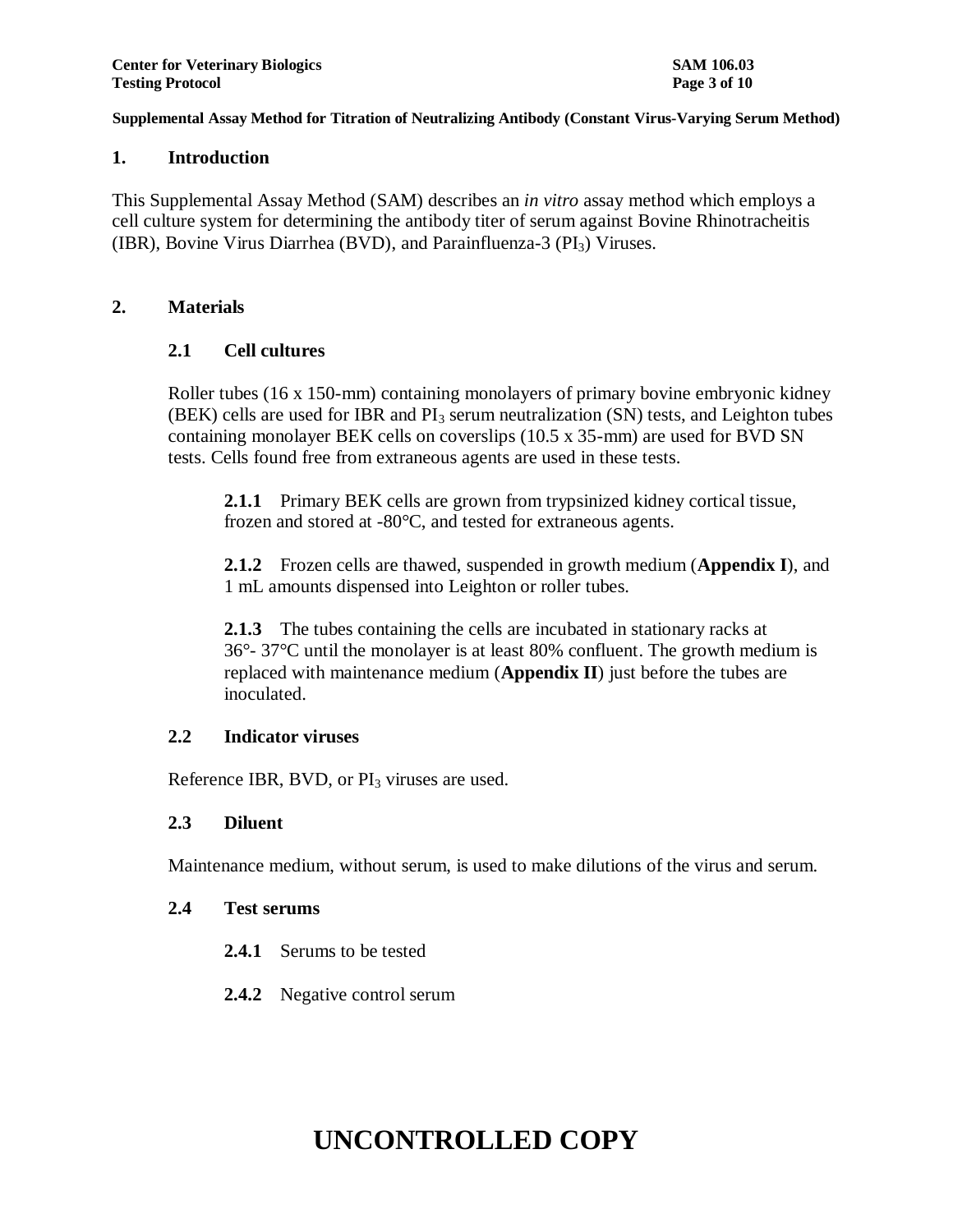#### **2.5 Conjugate**

Conjugated BVD specific immune serum is used in the BVD SN test system.

## **2.6 Guinea pig red blood cells (RBCs) for the hemadsorption (HAd) test**

**2.6.1** Blood from healthy guinea pigs is collected aseptically in an equal volume of sterile Alsever's solution (**Appendix III**).

**2.6.2** The RBCs are washed 3 times in Alsever's solution and sedimented each time by centrifugation at 1,000 rpm (250 Gs) for 15 minutes.

**2.6.3** The RBCs are stored at 5<sup>o</sup>C as a 50% suspension in Alsever's solution.

**2.6.4** For the hemadsorption test, the RBCs are diluted to a 0.5% suspension in phosphate buffered saline (PBS) (**Appendix IV**).

#### **3. Preparation for the Test**

### **3.1 Personnel qualifications/training**

Personnel must have training in antibody titration assays, cell culture maintenance, and in the principles of aseptic techniques.

### **3.2 Preparation of reagents/control procedures**

Dilution of indicator virus: The indicator virus is diluted to contain 100 to 500  $TCID<sub>50</sub>/0.1$  mL; 0.1 mL is inoculated into each tissue culture tube in the test system. This dilution is determined by previous titrations and is designated as the "stock virus."

Calculation of the dilution factor is as follows: Divide the titer of the indicator virus by the desired titer of stock virus. This equals the dilution factor.

Example:

Indicator virus titer  $=$  dilution factor Stock virus titer wanted

$$
\frac{1,000,000 \text{ TCID}_{50}/0.1 \text{ mL}}{200 \text{ TCID}_{50}/0.1 \text{ mL}} = 5,000
$$

The indicator virus is diluted 1:5,000.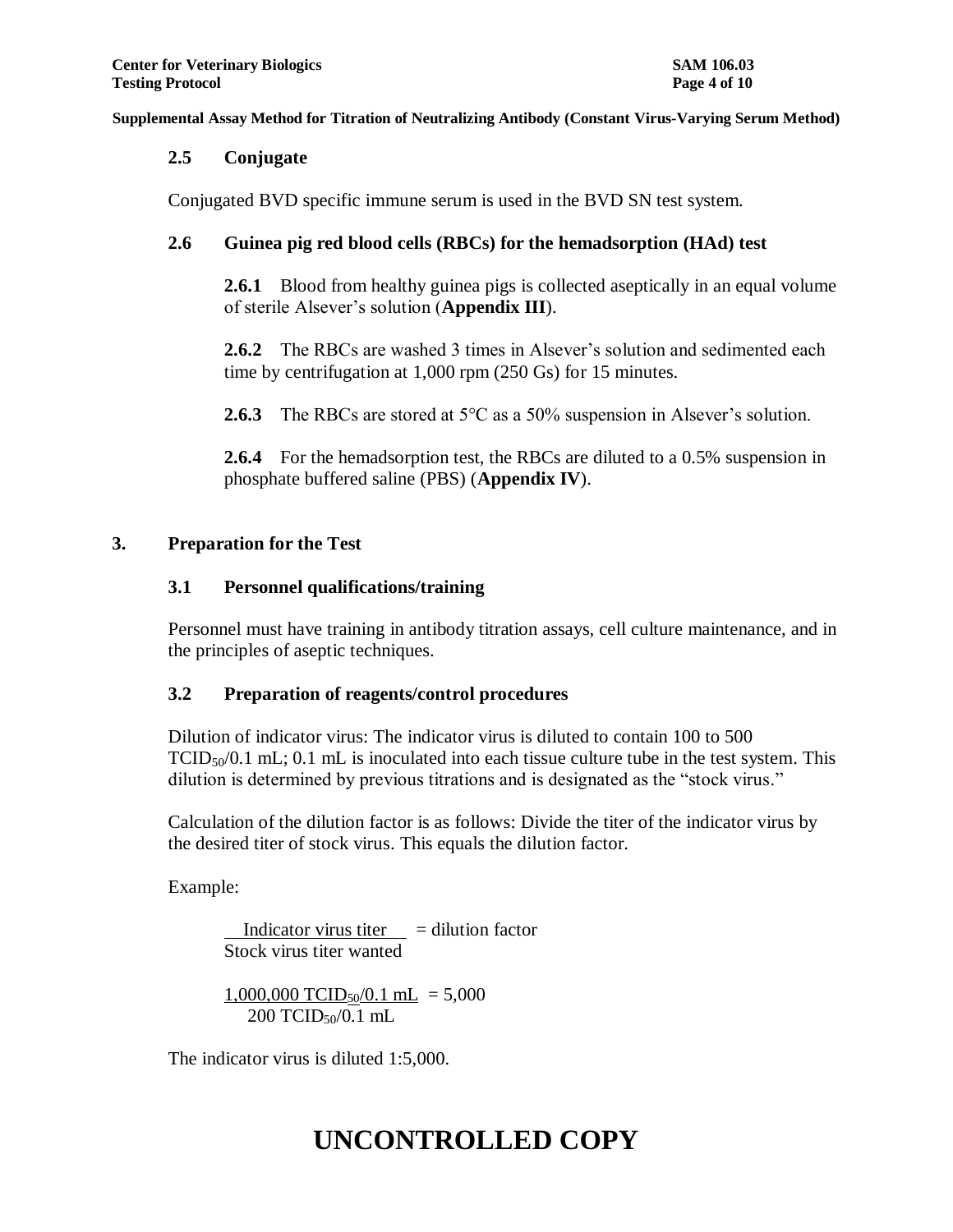### **3.3 Preparation of the sample**

Dilution of test serum: The serum is heat-inactivated at 56°C for 30 minutes. Serial twofold dilutions are made in sterile tubes containing diluent. Transfers are made with a 1-mL pipette and mixing is done by using a mixer (Vortex or similar type).

Twofold dilutions are made as follows:

**3.3.1** One mL diluent is added to tubes 2, 3, 4, and 5.

**3.3.2** One mL serum is added to tubes 1 and 2. Pipette is discarded and tube 2 is mixed. Tube 1 contains 1 mL of undiluted serum. Tube 2 contains a 1:2 dilution of the serum.

**3.3.3** One mL is transferred from tube 2 to tube 3. Pipette is discarded and tube 3 is mixed. Tube 3 contains a 1:4 dilution of the serum.

**3.3.4** This process is continued until the desired number of serum dilutions are made. One mL from the last serum dilution tube is discarded.

#### **4. Performance of the Test**

### **4.1 Serum neutralization of virus**

An equal volume of stock virus (1 mL) is added to each serum dilution tube (1 mL), mixed, and allowed to incubate at room temperature for 45 minutes. Each of 5 cell culture tubes is inoculated with 0.2 mL of the serum-virus mixture. The mixing of equal volumes of serum and virus results in a further twofold dilution of serum. Thus, the undiluted serum (tube 1) becomes a 1:2 final dilution, the initial 1:2 becomes 1:4, etc.

### **4.2 Controls**

**4.2.1** The stock virus is titrated by preparing serial tenfold dilutions  $(10^0, 10^{-1},$  $10^{-2}$ ,  $10^{-3}$ , and  $10^{-4}$ ) and allowing them to remain at room temperature along with the serum-virus mixtures. Five cell culture tubes are inoculated with 0.1 mL of each virus dilution.

**4.2.2** A known negative serum control is tested at a 1:2 dilution along with the test serums.

**4.2.3** Five uninoculated cell culture tubes are incubated and processed along with the other cultures as a check on the test system.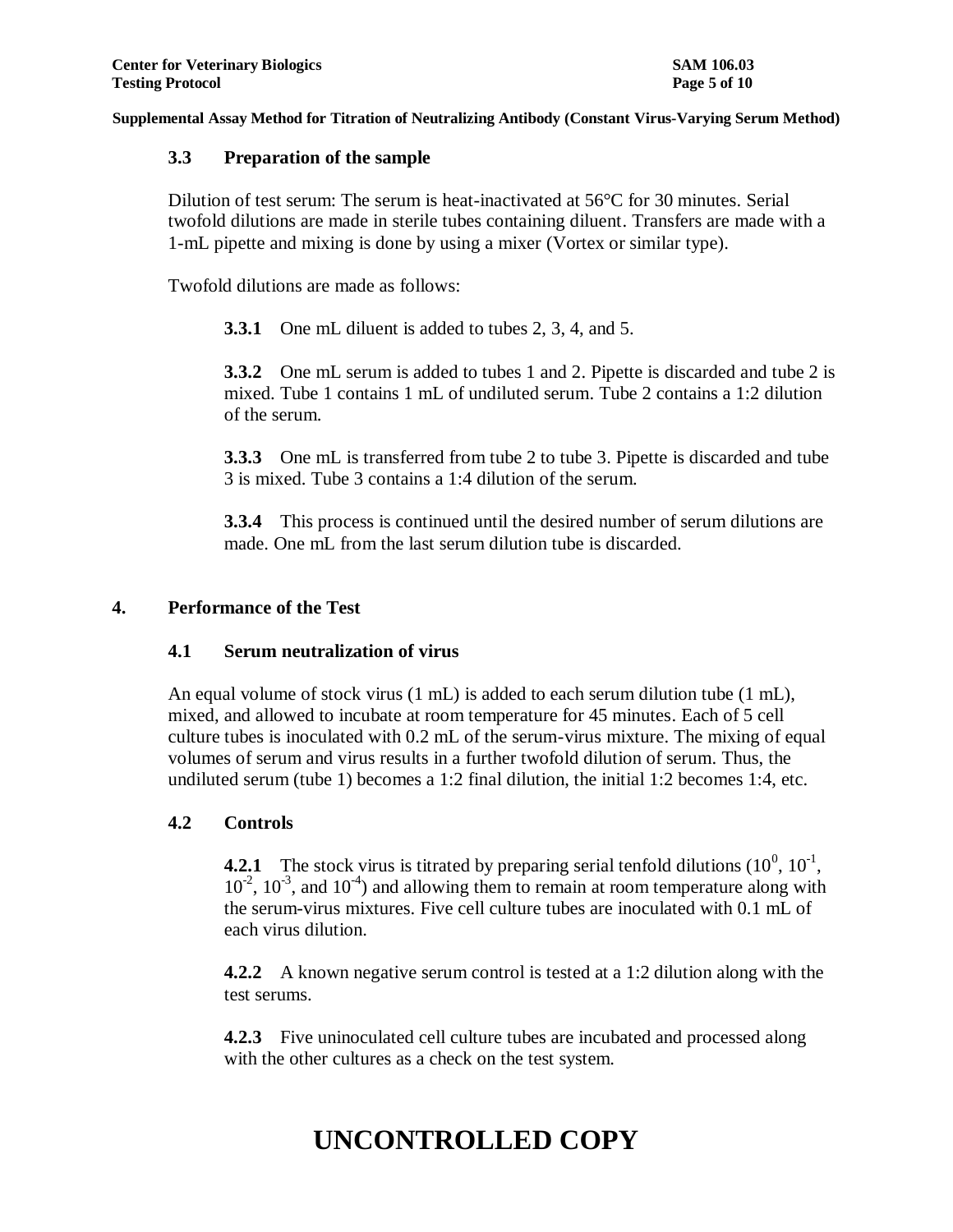#### **5. Interpretation of the Test Results**

The 50% endpoints of the serum and virus are calculated by the method of Reed and Muench or Spearman-Kärber. The neutralization dose<sub>50</sub> of serum is based on the dilution showing complete neutralization of the test dose of virus.

The stock virus 50% endpoint must be between 100 and 500 TCID $_{50}/0.1$  mL for a test to be valid. The negative serum control must not neutralize virus. The cells in the uninoculated control tubes must remain normal.

#### **6. Report of Test Results**

### **6.1 Bovine Rhinotracheitis**

The inoculated BEK roller tubes are incubated at 35°- 37°C for 4 to 6 days. The tubes are examined for cytopathic effect (CPE) typical of IBR virus. The number of tubes found positive and negative for CPE is recorded and the 50% endpoints calculated.

#### **6.2 Bovine Virus Diarrhea**

The inoculated Leighton tubes are incubated at  $35^{\circ}$ -  $37^{\circ}$ C for 4 to 6 days. The coverslips are removed from the tubes and processed for reading by the fluorescent antibody (FA) technique. The cells on the coverslips are stained as follows:

- **6.2.1** Coverslips are removed from the tubes and placed in racks.
- **6.2.2** They are rinsed in PBS, then in distilled water (DW), and dried.
- **6.2.3** They are fixed in cold acetone for 15 minutes, then dried thoroughly.

**6.2.4** The cells are covered with conjugated BVD-specific immune serum and held in a high-humidity incubator at 37<sup>o</sup>C for 30 minutes.

**6.2.5** Conjugate is drained and the coverslips are washed in a gently circulating PBS bath for 10 minutes, rinsed in DW, and dried.

**6.2.6** Coverslips are mounted on glass slides with the cells down using FA mounting fluid.

Monolayer cells are examined by fluorescence microscopy with dry darkfield condenser. The number of slides positive and negative for fluorescence is recorded and the 50% endpoints calculated.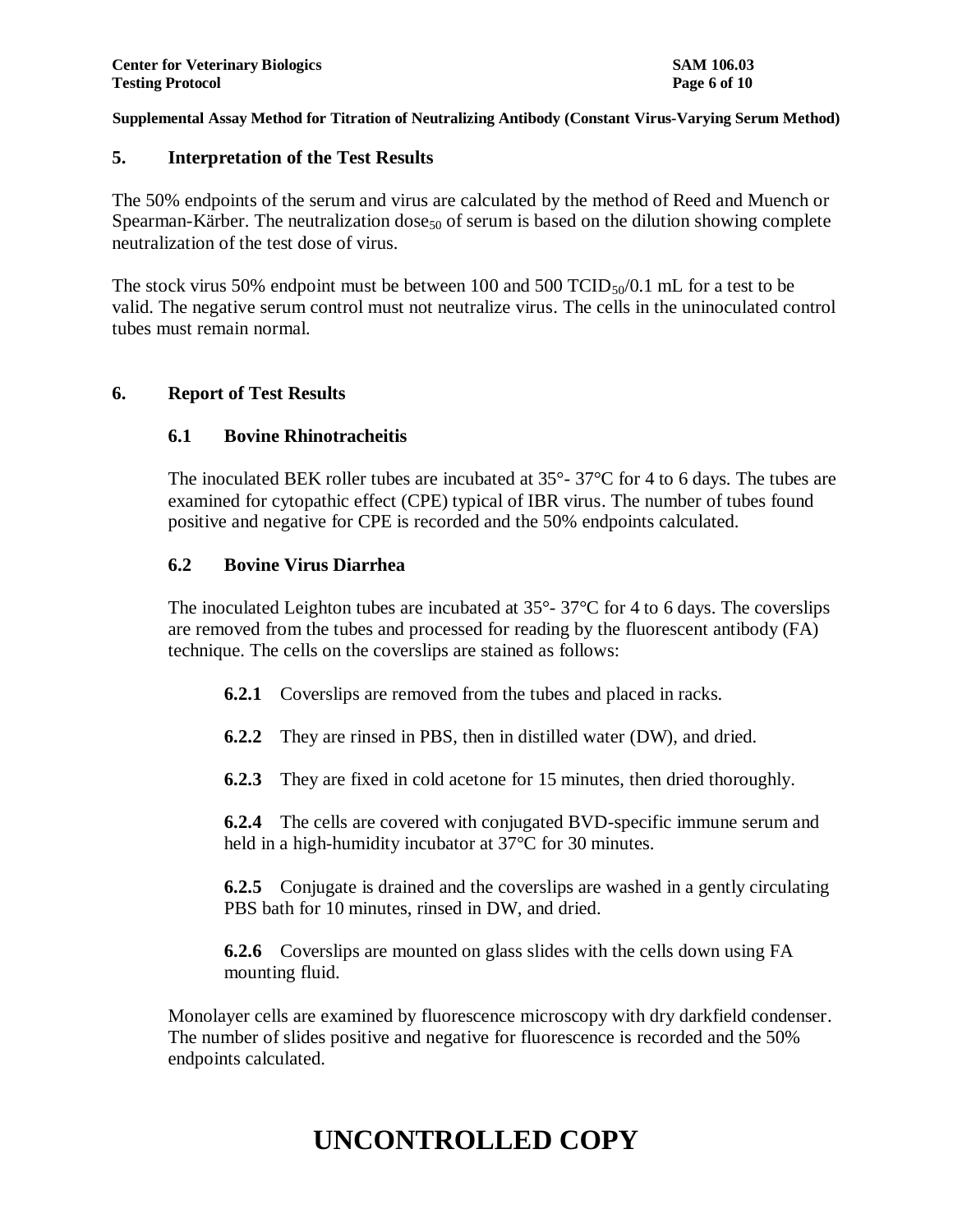#### **6.3 Parainfluenza-3**

The inoculated BEK roller tubes are incubated at 35°- 37°C for 4 to 6 days. The cell layers are examined by one or both of the following methods:

**6.3.1** Cytopathic effect

The tubes are examined for CPE typical of  $PI_3$  virus. The number of tubes found positive and negative for CPE is recorded and the 50% endpoints calculated.

#### **6.3.2** Hemadsorption test

- **1.** Fluids are poured from the tubes.
- **2.** The cells are washed once with PBS.
- **3.** To each tube is added 1 mL of a 0.5% suspension of RBCs.

**4.** The tubes are placed so that the cell monolayer is covered with the RBC suspension and allowed to stand 15 to 20 minutes at room temperature.

**5.** The suspension of RBCs is poured off and the monolayers are washed 3 times with PBS.

**6.** The PBS is drained from the tubes and the monolayers are examined microscopically from hemadsorption.

The number of tubes positive and negative for HAd is recorded and the 50% endpoints calculated.

### **7. References**

Title 9, *Code of Federal Regulations*, U.S. Government Printing Office, Washington, DC.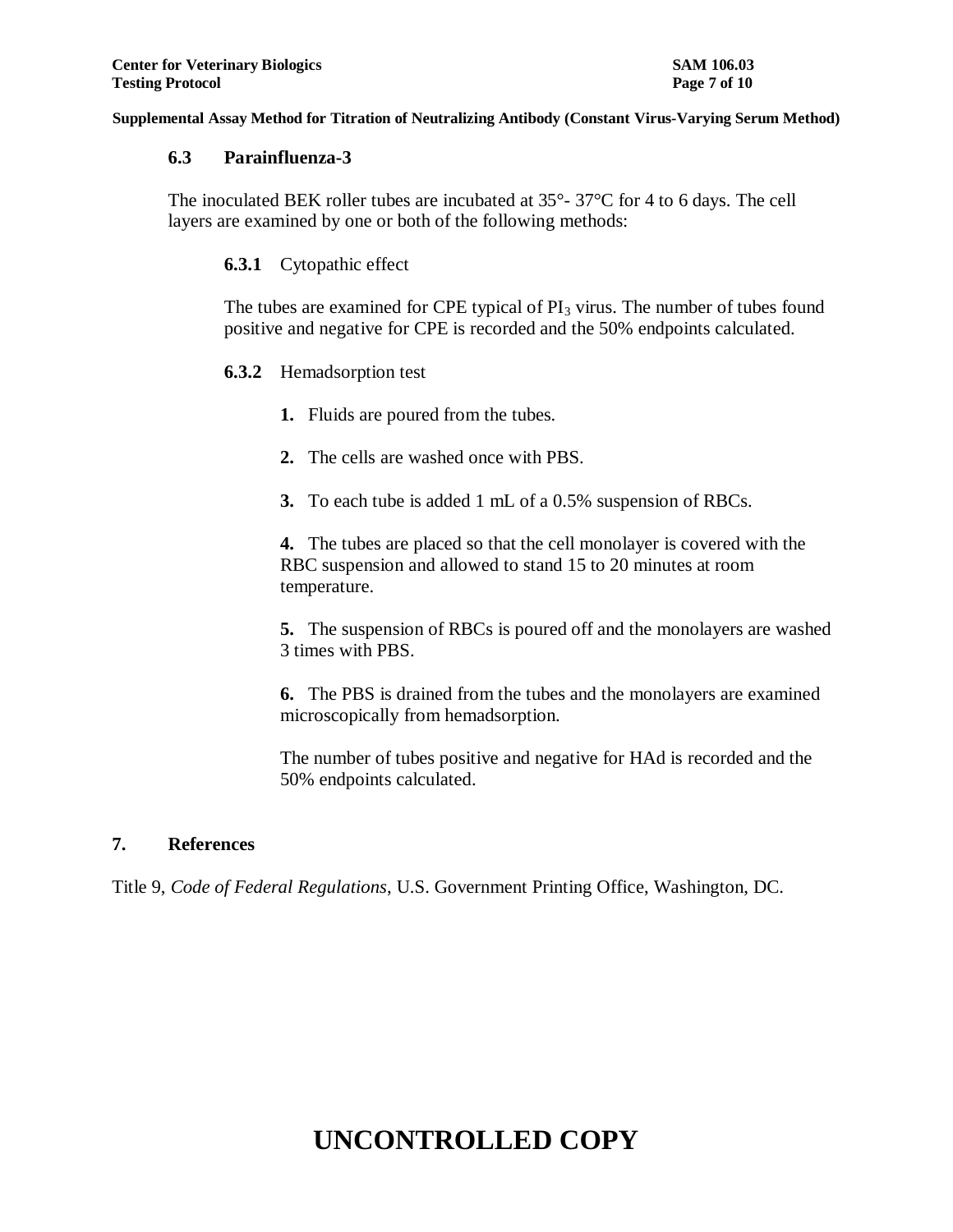### **8. Summary of Revisions**

#### **Version .03**

• The Contact information has been updated; however, the Virology Section has elected to keep the same next review date for the document.

#### **Version .02**

This document was revised to clarify the practices currently in use at the Center for Veterinary Biologics and to provide additional detail. While no significant changes were made that impact the outcome of the test, the following changes were made to the document:

• The Contact information has been updated.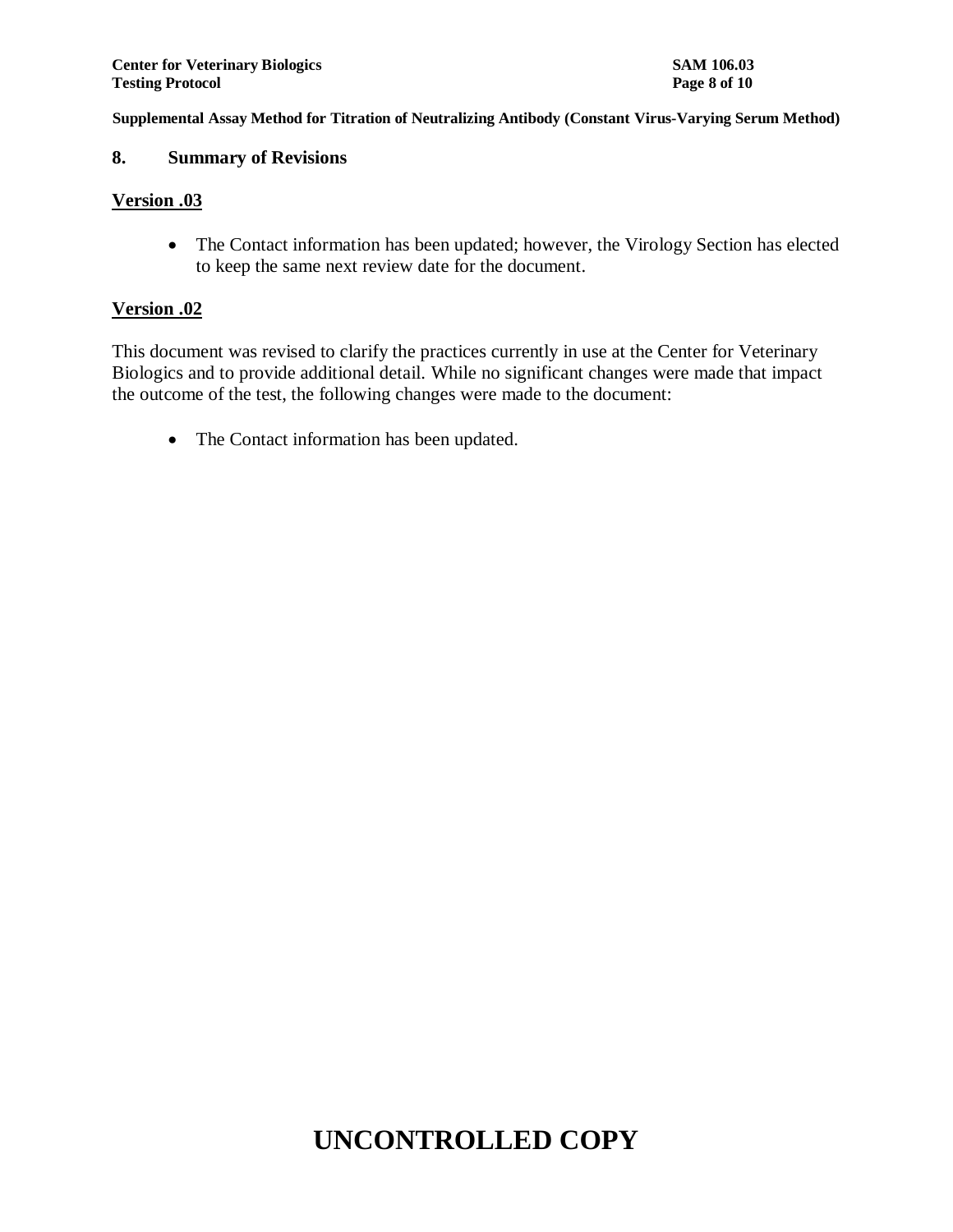**Center for Veterinary Biologics SAM 106.03 Testing Protocol Page 9 of 10**

**Supplemental Assay Method for Titration of Neutralizing Antibody (Constant Virus-Varying Serum Method)**

#### **Appendices**

# **Appendix I**

Growth Medium

| $0.5\%$              |
|----------------------|
| 100.0%               |
|                      |
| 100 units/mL         |
| $100 \text{~mcg/mL}$ |
| $160 \text{~mcg/mL}$ |
| $2 \text{ mcg/mL}$   |
|                      |

Ten percent fetal calf serum is added.

# **Appendix II**

Maintenance Medium

| 0.5%                 |
|----------------------|
| 100.0%               |
|                      |
| 100 units/mL         |
| $100 \text{~mcg/mL}$ |
| $160 \text{~mcg/mL}$ |
| $2 \text{ mcg/mL}$   |
|                      |

Two percent fetal calf serum is added.

# **Appendix III**

## Alsever's Solution

| 2.05%    |
|----------|
| $0.8\%$  |
| $0.42\%$ |
| $0.55\%$ |
| 100%     |
|          |